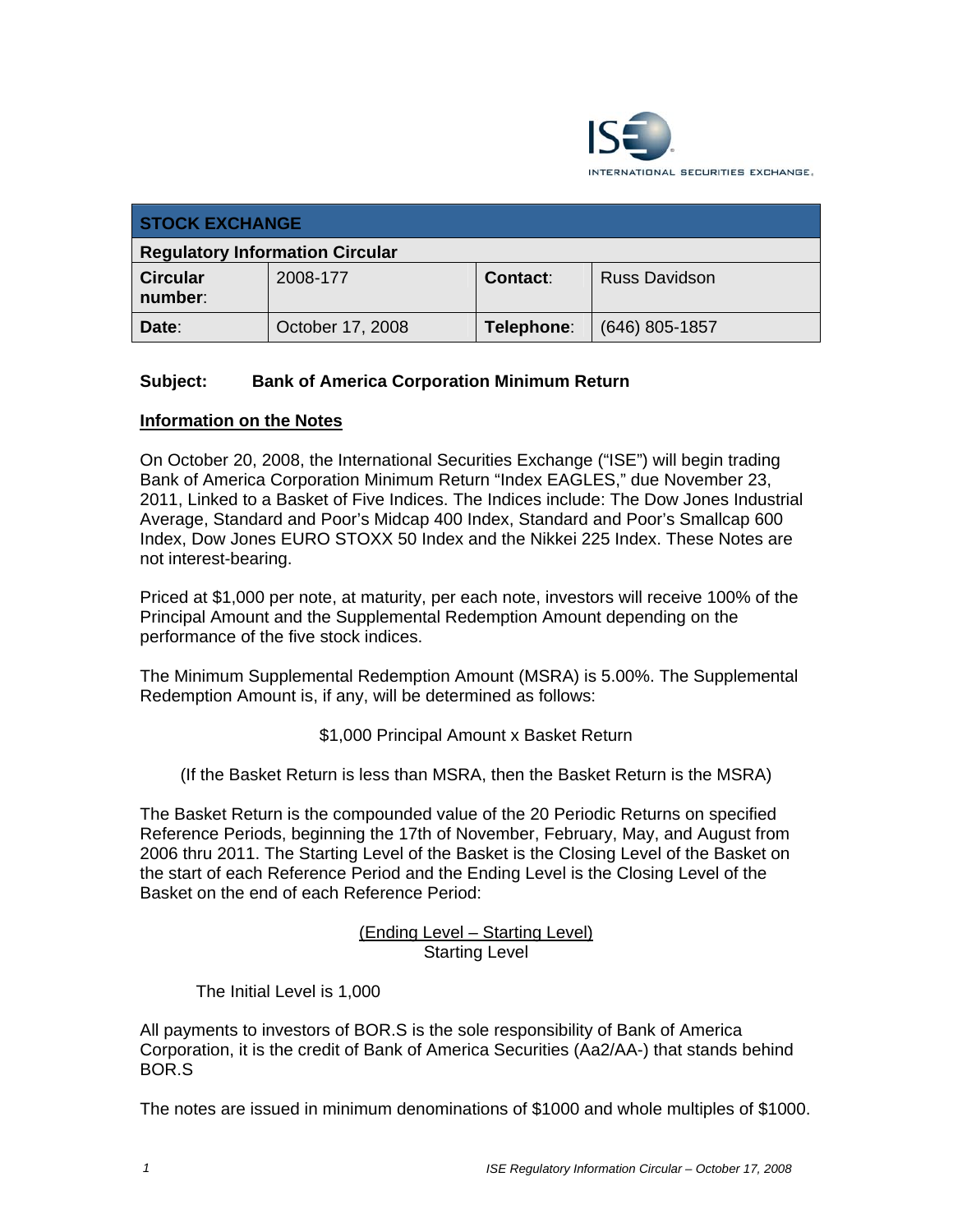Contact your Tax Advisor for information concerning taxation.

The Trustee for this security is The Bank of New York.

Trading in the shares on ISE is on a UTP basis and is subject to ISE equity trading rules. The shares will trade from 9:00 a.m. until 4:00 p.m. Eastern Time. Equity Electronic Access Members ("Equity EAMs") trading the shares during the Pre-Market Session are exposed to the risk of the lack of the calculation or dissemination of underlying index value or intraday indicative value ("IIV"). For certain derivative securities products, an updated underlying index value or IIV may not be calculated or publicly disseminated in the Pre-Market hours. Since the underlying index value and IIV are not calculated or widely disseminated during Pre-Market hours, an investor who is unable to calculate implied values for certain derivative securities products during Pre-Market hours may be at a disadvantage to market professionals.

Equity EAMs also should review NASD Notice to Members 03-71 for guidance on trading these products. The Notice reminds members of their obligations to: (1) conduct adequate due diligence to understand the features of the product; (2) perform a reasonable-basis suitability analysis; (3) perform customer-specific suitability analysis in connection with any recommended transactions; (4) provide a balanced disclosure of both the risks and rewards associated with the particular product, especially when selling to retail investors; (5) implement appropriate internal controls; and (6) train registered persons regarding the features, risk and suitability of these products.

**This Regulatory Information Circular is not a statutory Prospectus. Equity EAMs should consult the Trust's Registration Statement, SAI, Prospectus and the Fund's website for relevant information.**